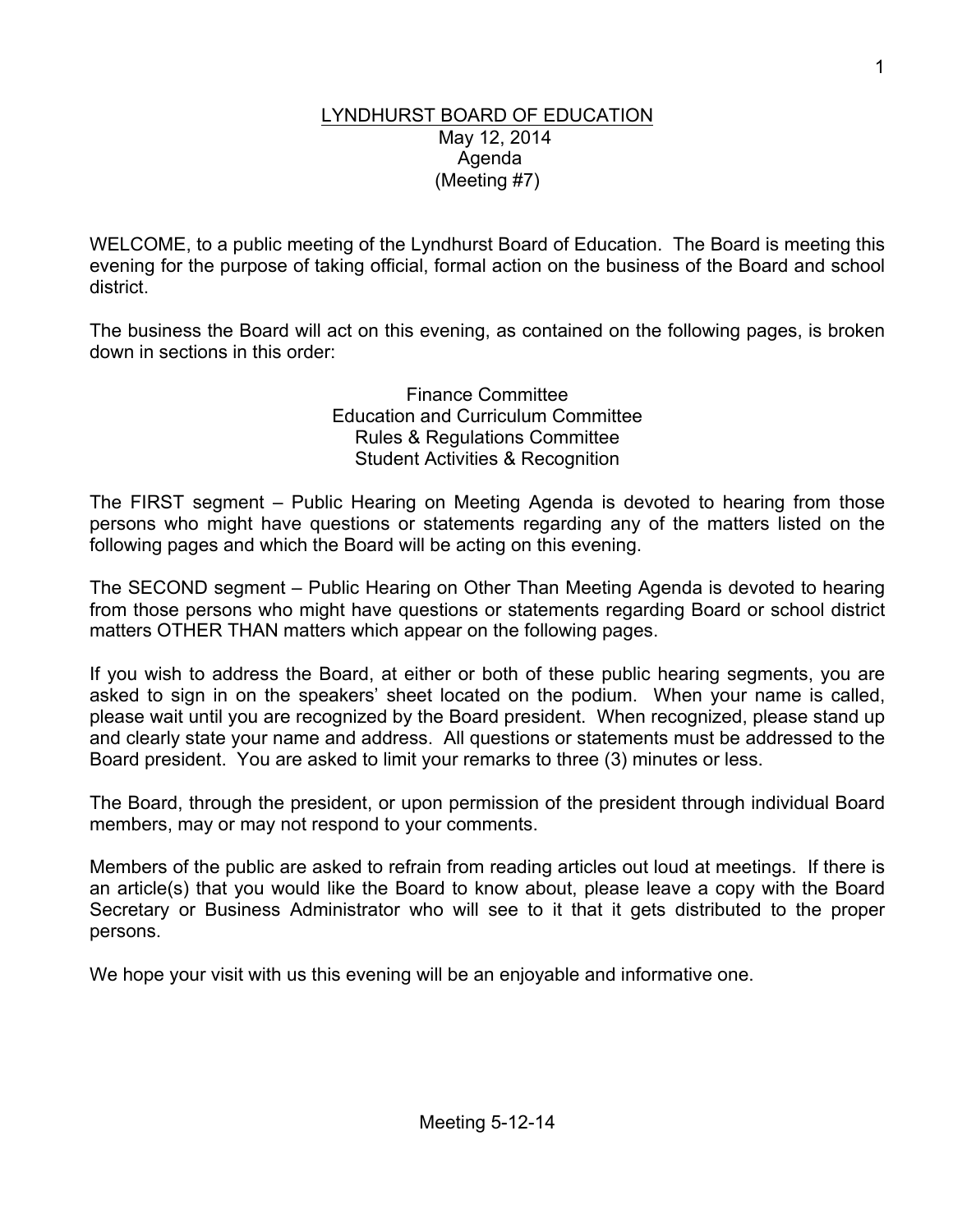## AGENDA

- 1. CALL TO ORDER
- 2. SALUTE TO FLAG
- 3. ROLL CALL
- 4. PRESIDING OFFICER'S MEETING NOTICE STATEMENT
- 5. APPROVAL OF MINUTES Meeting #5, 4-14-14 Meeting #6, 4-28-14
- 6. PUBLIC HEARING ON MEETING AGENDA
- 7. BOARD DISCUSSION & FORMAL BUSINESS AGENDA
- 8. UNFINISHED BUSINESS
- 9. NEW BUSINESS
- 10. SUPERINTENDENT'S REPORT
- 11. PUBLIC HEARING ON OTHER THAN MEETING AGENDA
- 12. ADJOURNMENT

### TABLE OF CONTENTS

| <b>Finance Committee</b>                   | Page 3 |  |
|--------------------------------------------|--------|--|
| <b>Education and Curriculum Committee</b>  | Page 5 |  |
| Rules & Regulations Committee              | Page 6 |  |
| Student Activities & Recognition Committee | Page 9 |  |

PLEASE NOTE: It may be necessary, from time to time, to remove or make changes in a motion(s) between the time this agenda is prepared and when the Board takes action.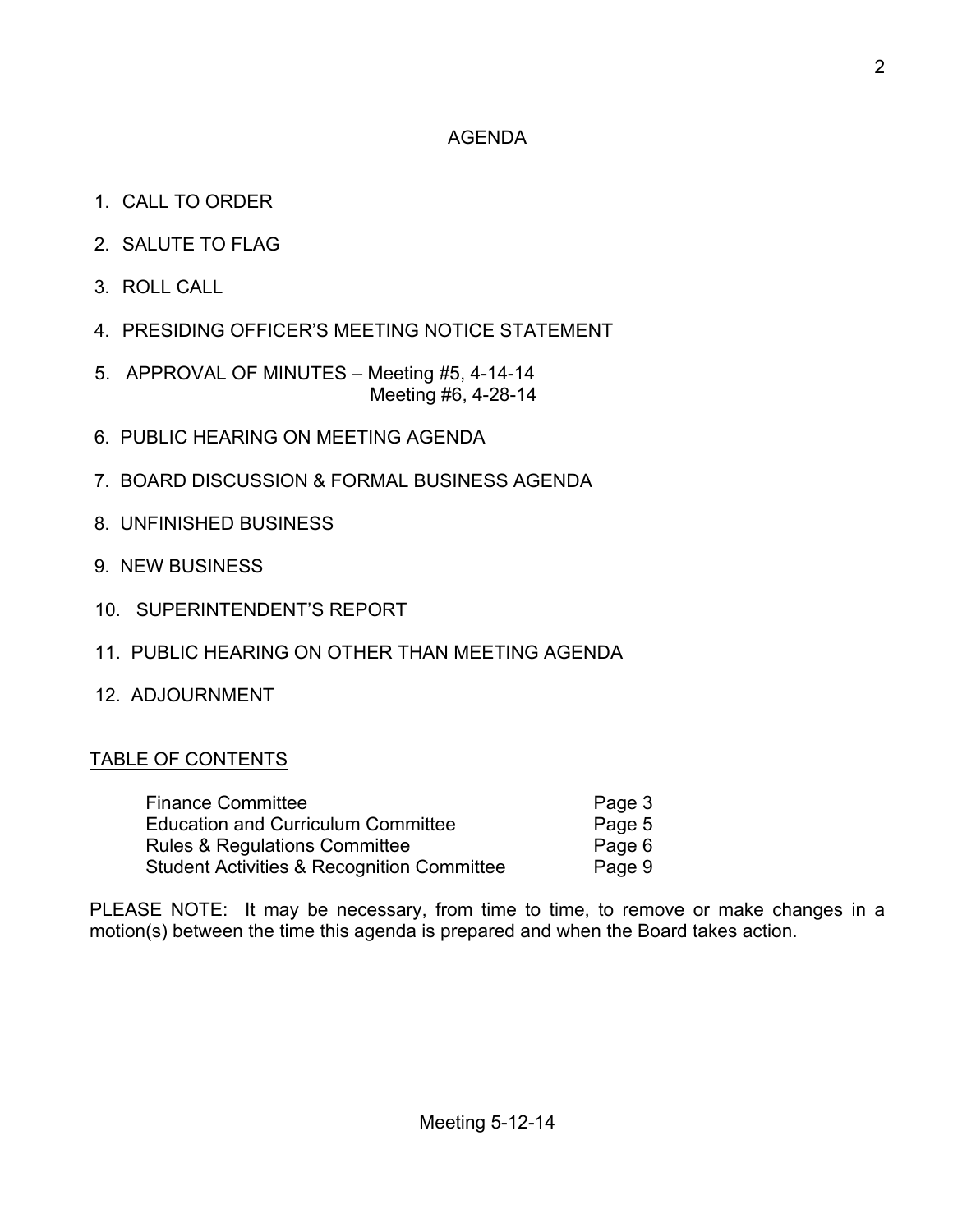Finance Committee: Thomas DiMascio, Chairperson Stephen Vendola Ronald Szwec

Any Board member who takes exception to any of the following listed actions under the category of Finance may so indicate now and a separate motion for each of the excepted actions will be entertained.

Motion made by second by second by that the following Finance actions of the Board numbered through exception actions be adopted.

Roll Call For:

- 1. BE IT RESOLVED, by the Lyndhurst Board of Education that it has received and accepts the financial reports of the Secretary and Treasurer of School Monies for the month ended April 30, 2014 and certifies that the reports indicate that no major account or fund is over expended in violation of NJAC 6A:23-2.11(a) and that sufficient funds are available to meet the district's financial obligations for the remainder of the school year. A copy of the certification shall be included in the minutes.
- 2. BE IT RESOLVED, that the payroll for the month ended April 30, 2014 be and the same is hereby approved and ordered paid:

Payroll \$ 2,071,199.85

3. BE IT RESOLVED, that the attached list of supplies received and services rendered to the Board of Education of the Township of Lyndhurst, County of Bergen, for the month ended May 12, 2014 be and the same are hereby approved and ordered paid:

| Charter School (Fund 10)  | 23,482.00    |
|---------------------------|--------------|
| Current Expense (Fund 11) | \$971,400.62 |
| Special Revenue (Fund 20) | \$30,667.25  |
| Total                     | 1,025,549.87 |
| General Ledger            | \$108,540.62 |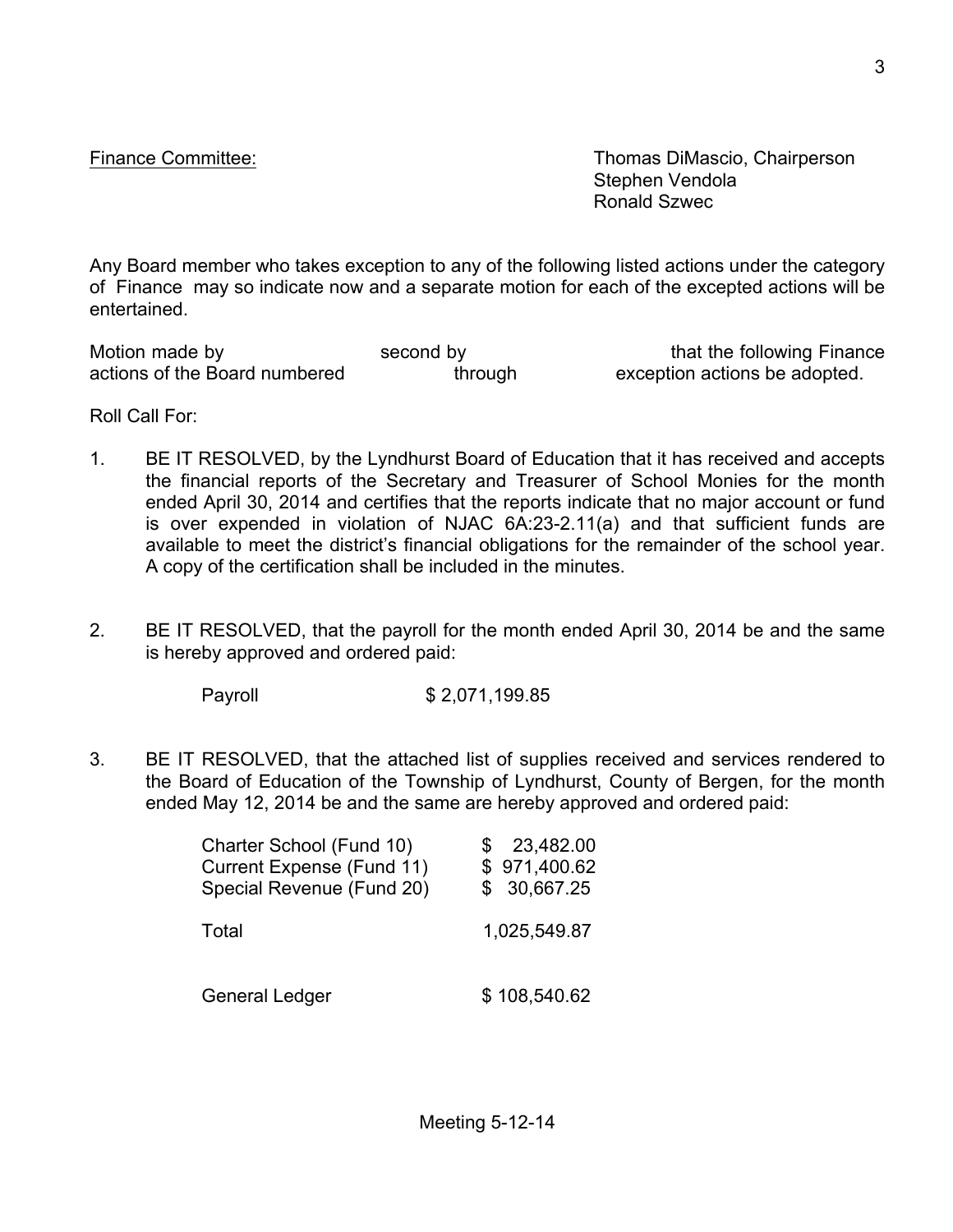4. BE IT RESOLVED, that cafeteria services rendered to the Board of Education of the township of Lyndhurst, County of Bergen, for the Month of April 2014, be and the same are hereby approved and ordered paid:

| Payroll/Payroll Taxes | \$41,665.08 |
|-----------------------|-------------|
| <b>Services</b>       | \$45,779.30 |
| <b>Repairs</b>        |             |

- 5. BE IT RESOLVED, that the Lyndhurst Board of Education approve the attached transfers for the month of April 2014.
- 6. BE IT RESOLVED, that the Lyndhurst Board of Education approve the attached Tax Levy Remittance Schedule for the 2014-2015 school year. (See attached)
- 7. BE IT RESOLVED, that the Lyndhurst Board of Education continue to participate in the South Bergen Workers Compensation Insurance Program for the 2014-2015 school year.
- 8. BE IT RESOLVED, that the Lyndhurst Board of Education approve the following tax shelter annuities:

AXA Equitable Life Assurance Society First Investors Corporation Langdon Ford Financial Lincoln Investments Metropolitan Life Insurance Company Northwestern Mutual Financial

- 9. BE IT RESOLVED, that the Board of Education of the Township of Lyndhurst, County of Bergen, approve the services for Jarvis Plumbing and Heating through May 12, 2014 in the amount of \$ 780.00.
- 10. BE IT RESOLVED, that the Lyndhurst Board of Education enter into an agreement with Frontline Technologies for placement of substitute teachers for the 2014-2015 school year at a fee of \$6,250.00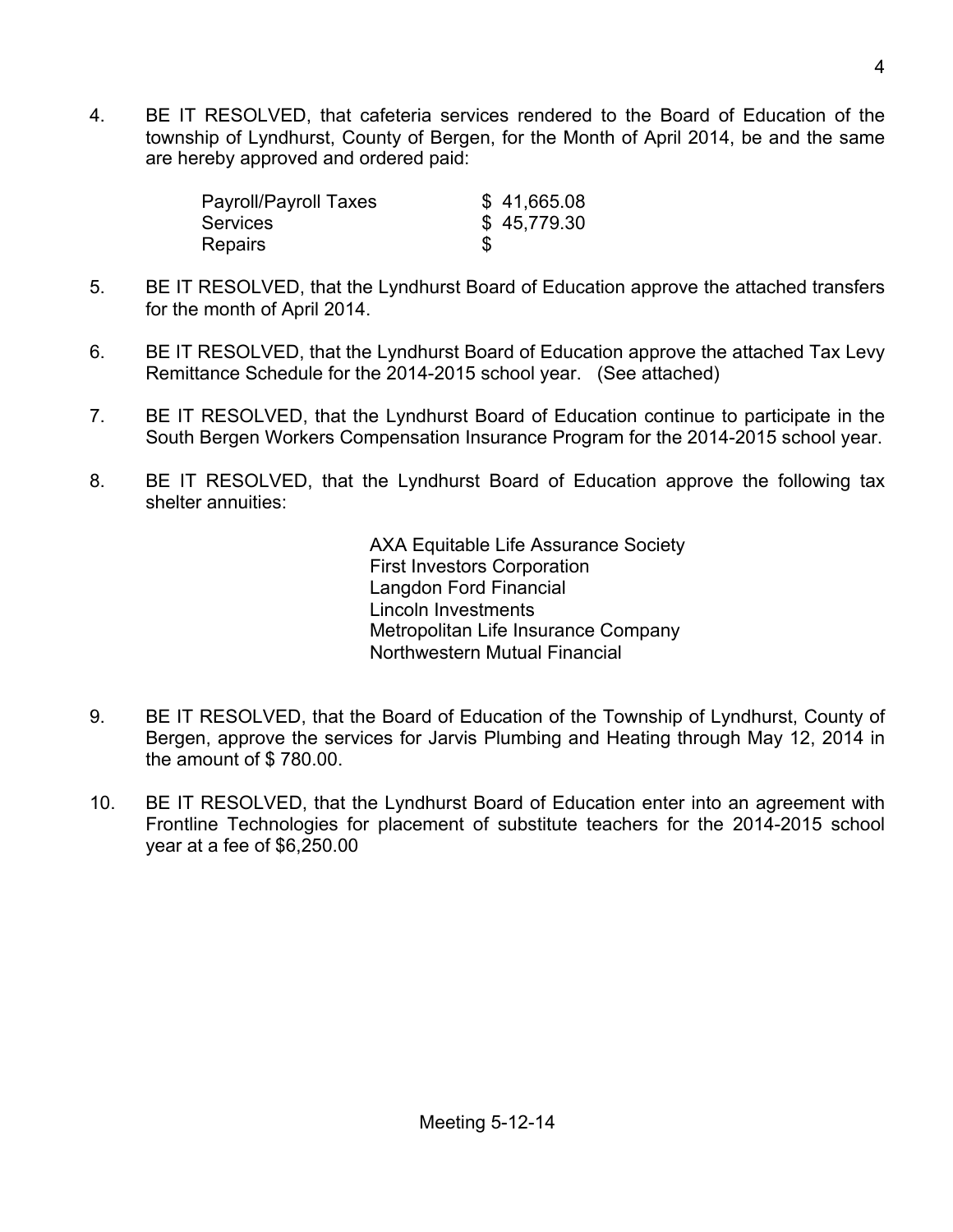### Education & Curriculum Committee: Josephine Malaniak, Chairperson

Susan Alcuri Joseph Abruscato

Any Board member who takes exception to any of the following listed actions under the category of Education and Curriculum Committee may so indicate now and a separate motion for each of the excepted actions will be entertained.

Motion made by **that is a second by** that the following Education and Curriculum Committee actions of the Board numbered through through exception actions be adopted.

Roll Call For:

1. BE IT RESOLVED, that the Lyndhurst Board of Education approve the following graduation schedule for June 2014:

> Lyndhurst High School Graduation June 19, 2014 6:30 p.m. High School Athletic Field

Elementary School Graduation June 20, 2014 5:30 p.m. High School Athletic Field

2. BE IT RESOLVED, that the Lyndhurst Board of Education approve the following schedule for the closing of school:

| June 18, 2014 (Wednesday)                        |                           |
|--------------------------------------------------|---------------------------|
| Jefferson, Lincoln, Roosevelt & High School      | $8:10$ a.m. $-12:10$ p.m. |
| Franklin Community & Jefferson Community Schools | $8:20$ a.m. $-12:20$ p.m. |
| Columbus, Franklin & Washington Schools          | $8:30$ a.m. - 12:30 p.m.  |
| June 19 & June 20, 2014 (Thursday & Friday)      |                           |
| Jefferson, Lincoln, Roosevelt, & High School     | $8:10$ a.m. $-12:10$ p.m. |
| Franklin Community & Jefferson Community Schools | $8:20$ a.m. $-12:20$ p.m. |
| Columbus, Franklin & Washington Schools          | $8:30$ a.m. $-12:30$ p.m. |

Staff may leave with students if principal confirms all necessary materials have been collected and working graduation duty.

3. BE IT RESOLVED, that the Lyndhurst Board of Education approve early dismissal for Seniors on both A and B days. Students will be dismissed after block 4.

5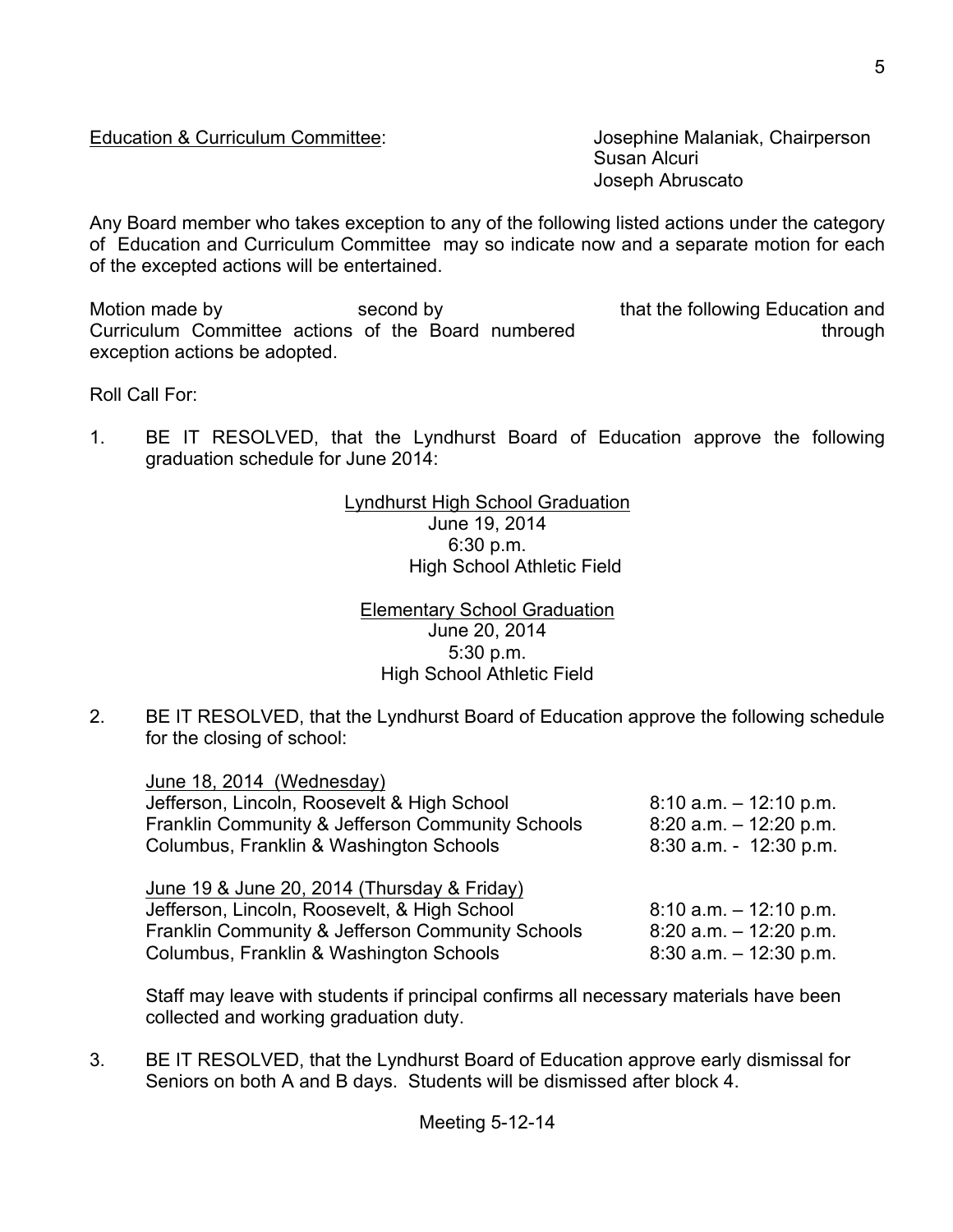#### Rules & Regulations Committee: Joseph Abruscato, Chairperson

Stephen Vendola Sheri Jarvis

Any Board member who takes exception to any of the following listed actions under the category of Rules & Regulations Committee may so indicate now and a separate motion for each of the excepted actions will be entertained.

Motion made by Second by Second by that the following Rules & Regulations Committee actions of the Board numbered through through exception actions be adopted.

Roll Call For:

1. BE IT RESOLVED, that the Lyndhurst Board of Education approve the following use of school facilities:

| Organization                       | Place                                       | Time, Date, Purpose                                                         |
|------------------------------------|---------------------------------------------|-----------------------------------------------------------------------------|
| <b>Lyndhurst Music Association</b> | <b>High School</b><br>Gym - Hallway         | 6:00 pm $-$ 10:00 pm<br>4/10/14 & 5/8/14<br><b>Bake Sale/Spring Concert</b> |
| <b>NJ Hurricanes</b>               | Matera Field                                | $8:00 \text{ pm} - 10:00 \text{ pm}$<br>4/16/14<br><b>Baseball Practice</b> |
| <b>NJ Hurricanes</b>               | Matera Field                                | $8:00 \text{ pm} - 10:00 \text{ pm}$<br>4/24/14<br><b>Baseball Practice</b> |
| <b>LHS Marching Band</b>           | <b>High School</b><br><b>Music Wing</b>     | $8:00$ am $-12:00$ pm<br>4/26/14<br>Parade                                  |
| <b>Hawthorne Cavaliers</b>         | <b>High School</b><br><b>Football Field</b> | $9:00$ am $-4:00$ pm<br>4/27/14<br><b>Band</b>                              |
| Lyndhurst Elks                     | <b>High School</b><br>Field                 | 6:00 pm $-7:00$ pm<br>4/29/14<br><b>Girls Softball</b>                      |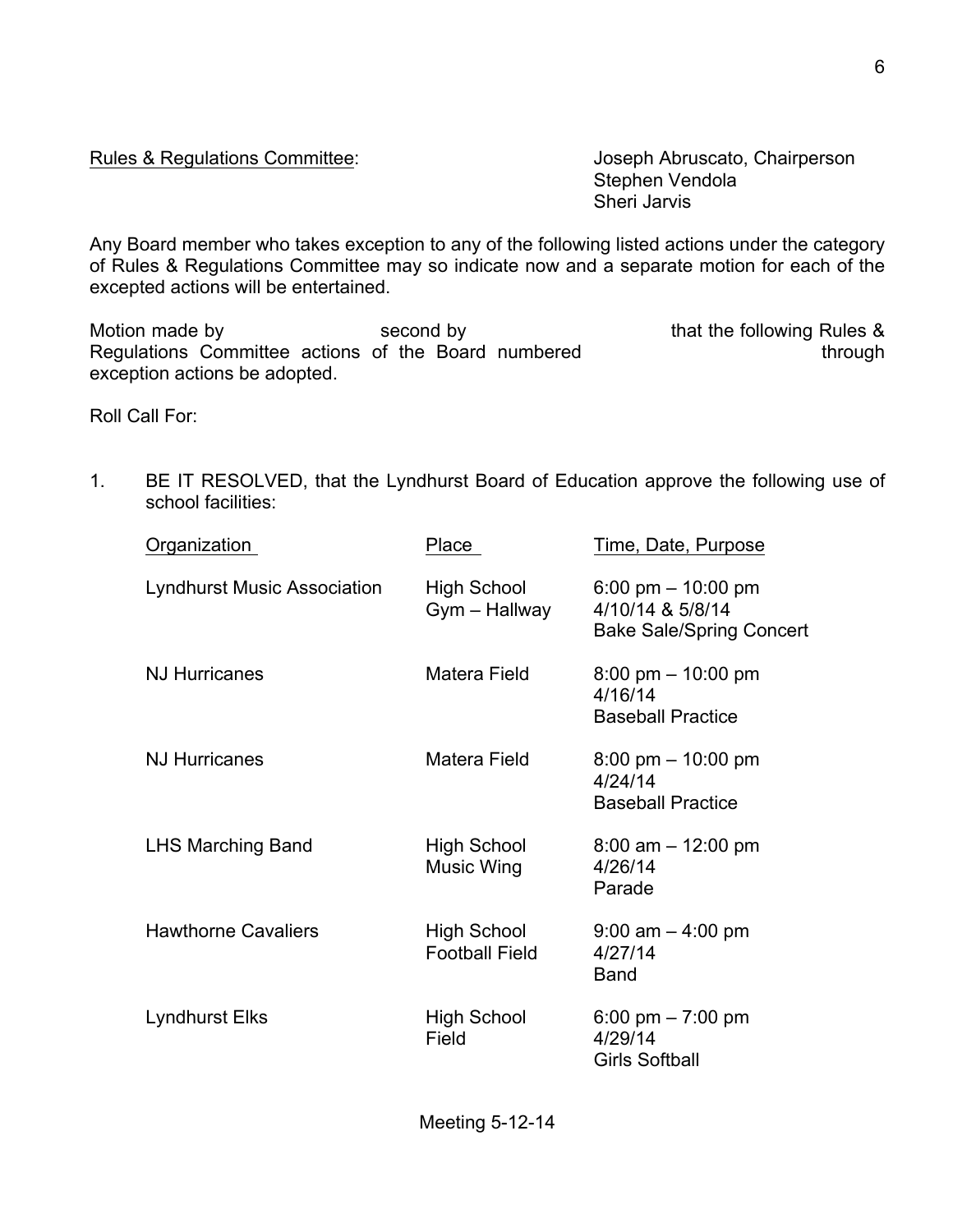| Organization                       | Place                                       | Time, Date, Purpose                                                        |
|------------------------------------|---------------------------------------------|----------------------------------------------------------------------------|
| <b>Lyndhurst Parks Department</b>  | <b>High School</b><br><b>Room 150</b>       | $3:15$ pm $-8:30$ pm<br>5/3/14<br><b>Lifeguard Instruction</b>             |
| Lyndhurst Parks Department         | High School<br><b>Football Field</b>        | $9:00$ am $-4:00$ pm<br>5/4/14<br><b>Band Practice</b>                     |
| <b>NJ Hurricanes</b>               | Matera Field                                | $8:00 \text{ pm} - 10:00 \text{ pm}$<br>5/6/14<br><b>Baseball Practice</b> |
| <b>Lyndhurst Elks Organization</b> | <b>High School</b><br>Field                 | 6:00 pm $- 7:00$ pm<br>5/8, 5/20 & 6/3/14<br><b>Girls Softball</b>         |
| Jefferson/Columbus PTA             | Jefferson,<br>Columbus &<br>Jefferson Comm. | 1:00 pm $-$ 4:00 pm<br>5/9/14<br><b>Plant Sale Fund Raiser</b>             |
| <b>NJ Hurricanes</b>               | Matera Field                                | $8:00 \text{ pm} - 10:00 \text{ pm}$<br>5/9/14<br><b>Baseball Game</b>     |
| <b>NJ Prospects</b>                | Matera Field                                | 10:00 am $-$ 1:00 pm<br>5/10/14<br><b>Baseball Game</b>                    |
| LHS Class of 1969 Reunion          | High School<br><b>Room 110</b>              | 7:30 pm $-9:00$ pm<br>5/12/14<br><b>Committee Meeting</b>                  |
| <b>NJHS</b>                        | High School<br>Auditorium                   | $7:00 \text{ pm} - 10:00 \text{ pm}$<br>5/21/14<br>Induction               |
| <b>LHS Marching Band</b>           | <b>High School</b><br><b>Music Wing</b>     | $8:00$ am $-1:00$ pm<br>5/26/14<br><b>Memorial Day Parade</b>              |
| <b>NJ Hurricanes</b>               | Matera Field                                | 1:30 pm $-6:30$ pm<br>5/31/14<br><b>Baseball Game</b>                      |
|                                    |                                             |                                                                            |

Meeting 5-12-14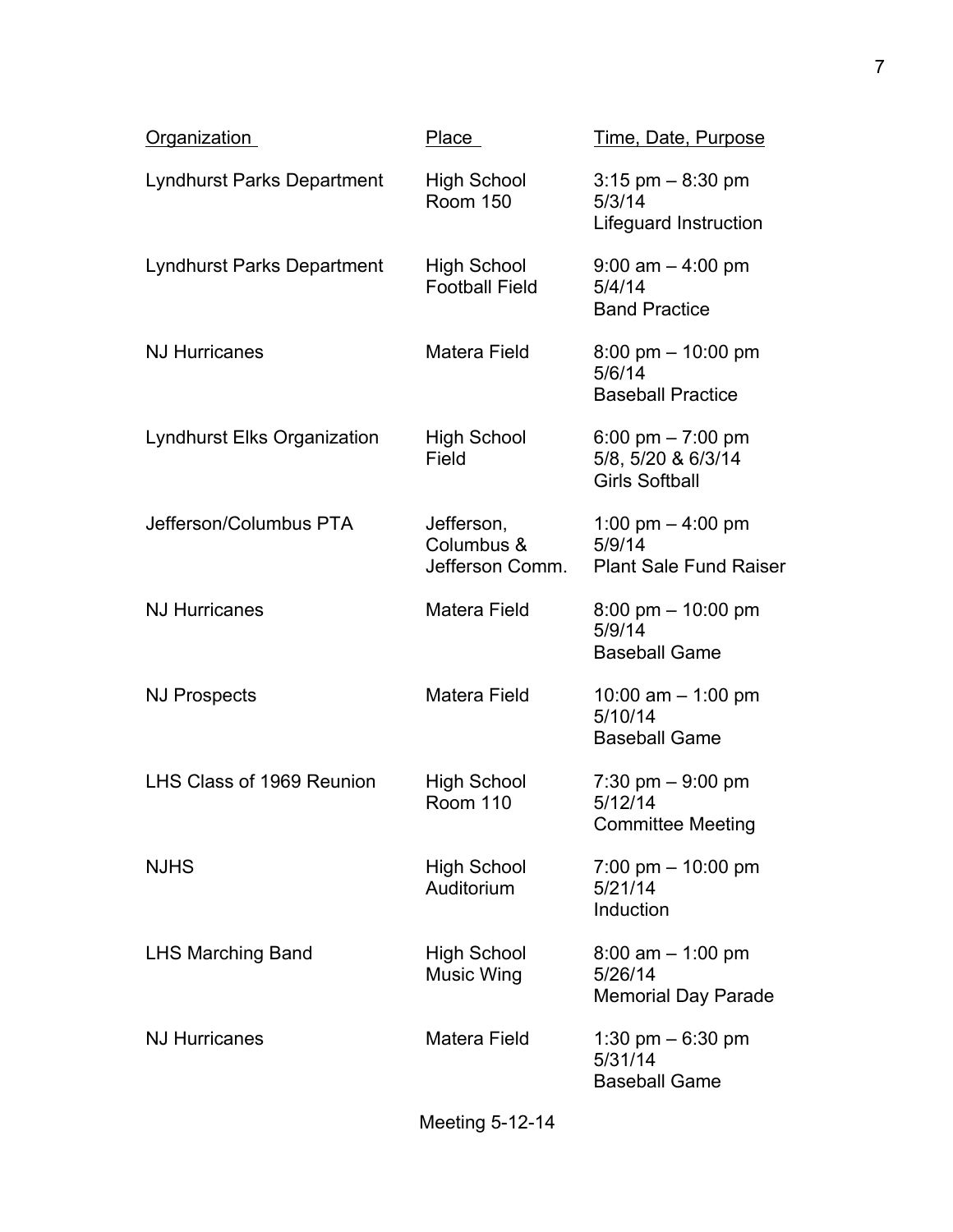Auditorium 6/1/14

Recital

2. BE IT RESOLVED, that the Lyndhurst Board of Education approve the following resolution declaring the week of May 11-17, 2014 as Special Education Week.

WHEREAS, the week of May 11-17, 2014 has been designated as Special Education Week by the New Jersey School Board Association and the Association of Schools and Agencies for the Handicapped; and

WHEREAS, in the Lyndhurst Board of Education we have a tradition of excellence in our special education programs and a superb and dedicated staff,

NOW, THEREFORE, BE IT RESOLVED that the Lyndhurst Board of Education does hereby declare May 11-17, 2014 as Special Education Week. The Lyndhurst Board of Education, furthermore, is proud to provide exceptional programs that assist every child in reaching his or her potential.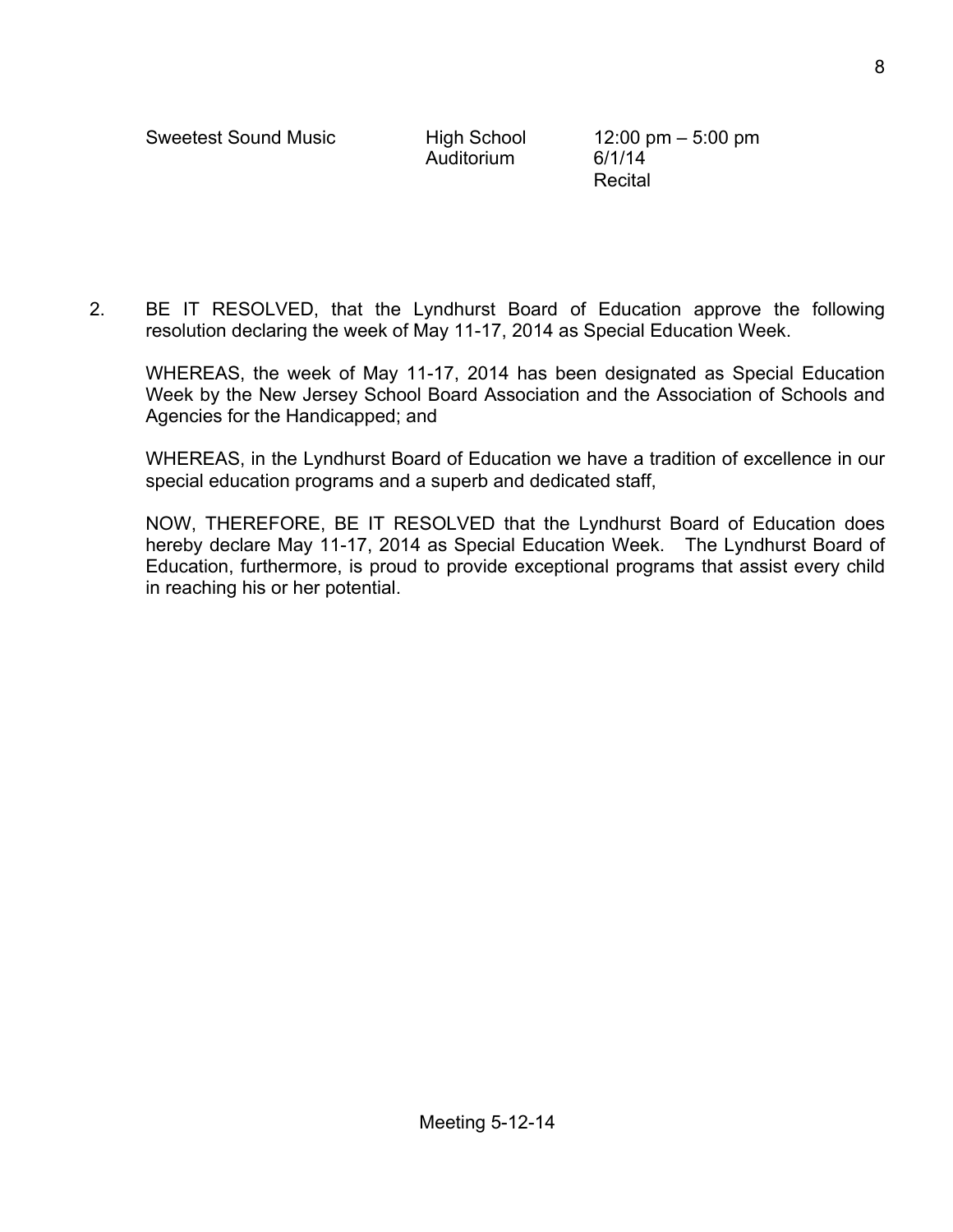Student Activities & Recognition Committee: Sheri Jarvis, Chairperson

Josephine Malaniak Joseph Abruscato

Any Board member who takes exception to any of the following listed actions under the category of Student Activities and Recognition Committee may so indicate now and a separate motion for each of the excepted actions will be entertained.

Motion made by **second by** second by that the following Student Activities and Recognition Committee actions of the Board numbered through exception actions be adopted.

Roll Call For:

- 1. BE IT RESOLVED, that the Lyndhurst Board of Education approve home instruction for (2) students, subject to state approval.
- 2. BE IT RESOLVED, that the Lyndhurst Board of Education approve our Extended School Year Program (ESY) for the 2014-2015 school year at Jefferson Community School from July 1, 2014 through July 25, 2014 (Closed July  $4<sup>th</sup>$ ). This program is offered to our classified students in grades Pre-K to  $7<sup>th</sup>$ . This program is offered to students who would experience serious regression if they did not have a summer program. There will be four classes servicing approximately 44 students utilizing five classrooms.